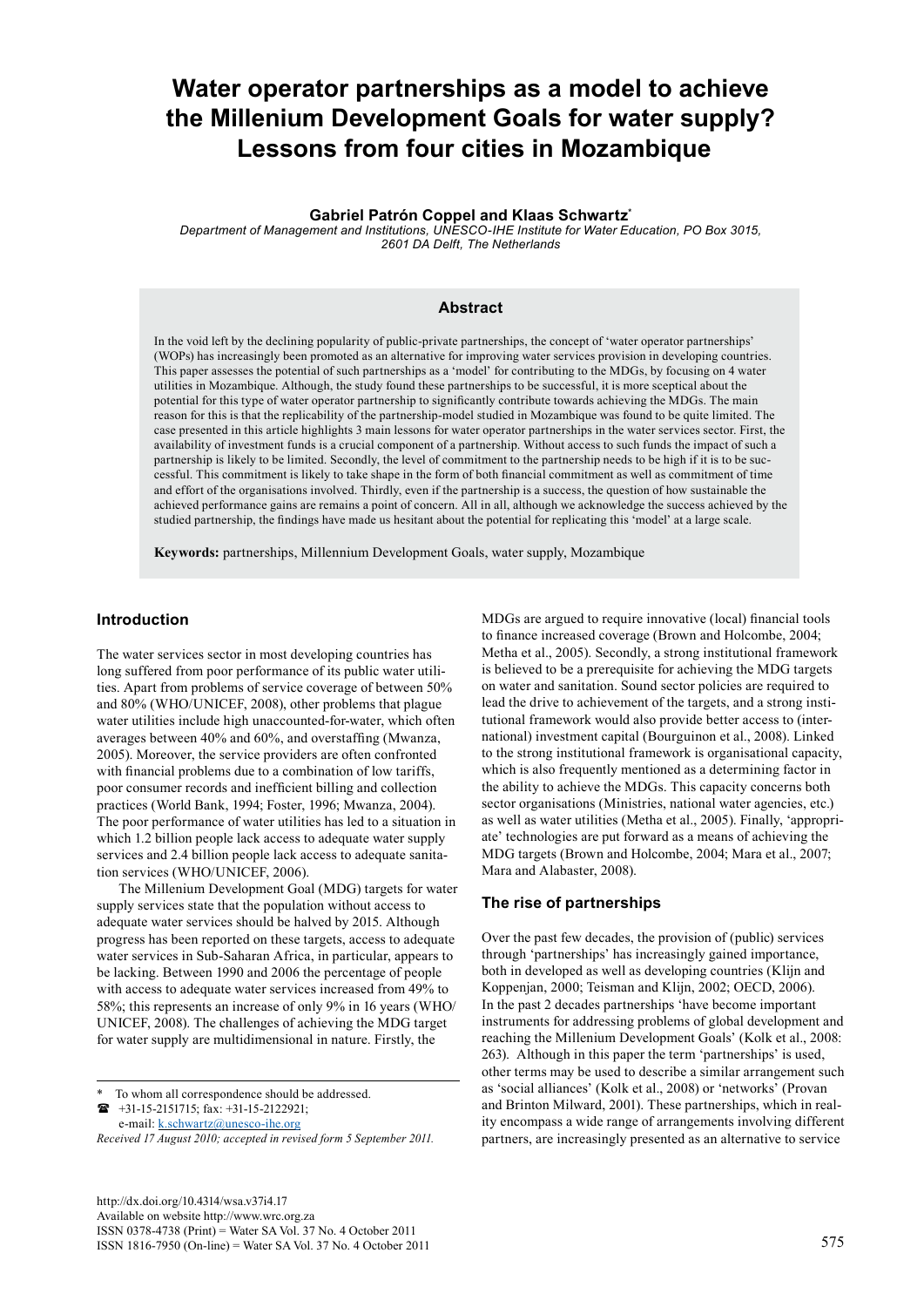provision by government agencies, fully privatised service delivery and community-based service provision. The idea is that these partnerships (involving government, the private sector and possibly the community) will be better able to meet the complex challenges that many countries face in providing (public) services.

## *Public-private partnerships in the water sector*

In the water supply and sanitation sector the term 'partnership' entered into the mainstream in the 1980s and 1990s, when a coalition of international development banks, bilateral donors and water sector professionals strongly advocated an increasing role for the private sector in the provision of water services (Idelovitch and Ringskog, 1995; Nickson, 1997; Panayatou, 1997; World Bank. 1997; Spiller and Davidoff. 1999). Private sector involvement was believed to lead to efficiency gains. remove politics from the sector and be a source of investment capital (Brown, 2002). Initial optimism for the beneficial impact of private sector involvement was enormous, even if the actual implementation remained controversial (Hall and Lobina, 2000). The term used to highlight private sector involvement was public-private partnership. This terminology highlights 2 things. First, it stresses that private sector involvement does not exclude the public sector and consumers from involvement in the water services sector. Even if private sector involvement is increased, roles and responsibilities of public and community organisations remain. Secondly, the term represents a more acceptable term than the rather blunt-sounding 'privatisation' (Franceys, 2008)

In recent years, however, the gospel of private sector involvement in the water supply and sanitation sector has faded. High-profile concession contracts which once were presented as representing the future of the water services sector collapsed or are facing increasing operational difficulties. Bestknown among the collapsed concession contracts is the concession contract in Cochabamba in Bolivia, which was terminated in 2000 following a period of civil protest often referred to as the 'Water War'. Other well-known concession contracts that were terminated include the El Alto-La Paz concession (2005) in Bolivia and the Buenos Aires concession (2005) in Argentina. Other contracts, such as the concession contracts in Manila and Jakarta, have faced serious operational challenges in the past decade (Jensen, 2005; Braadbaart, 2007). In recent years, it has become apparent that private sector involvement, as it was envisioned and implemented in the 1990s, was not the 'golden solution' that many had believed it to be a decade earlier (Parker and Kirkpatrick, 2005; Prasad, 2006). Illustrative of the declining popularity is the 2003-2004 Action Plan of SUEZ, one of the world's largest private water operators, in which the company highlights that it will 'concentrate on the soundest markets providing the most recurrent revenues starting with the Franco-Belgium domestic market and including the European Union and North America'. The Action Plan continues by explaining that 'exposure to emerging countries, as measured by capital employed, is expected to be reduced by close to one third' (SUEZ, 2003).

#### *Water operator partnerships as a promising alternative?*

In the void left by the declining popularity of public-private partnerships, the concept of 'water operator partnerships' (WOPs) surfaced as a possible alternative for improving service provision in developing countries. In March 2006, the United Nations Secretary-General Advisory Board in Water and

Sanitation (UNSGAB) led by the ex-prime minister of Japan, Ryutaro Hashimoto, developed a Compendium of Actions entitled the Hashimoto Action Plan (Hashimoto, 2006), under the direct request of the Secretary-General, Kofi Annan. The objective of this Plan was to put forward a series of actions aimed at boosting the efforts around the world for achieving the MDG targets on water and sanitation, and WOPs were recommended as a useful mechanism to do so.

Although the concept of WOPs has since been heavily promoted by organisations such as the International Water Association and UN-HABITAT, there still appears to be no generally agreed upon definition for what, exactly, encompasses a WOP. The International Water Association (IWA) defines WOPs as 'any formal or informal collaboration or structured partnership aimed at capacity building on a not-for-profit basis. Partnerships can take a multitude of different forms and have various technical, legal and social shapes on individual circumstances' (IWA et al., 2009). Despite this rather vague and broad definition, the WOPs approach does signal a substantial break from the public-private partnership approach. A fundamental element of the public-private partnership approach was essentially the replacement of a public organisation or utility by a private organisation. The idea was then that the private organisation would be able to operate more effectively and efficiently than the public organisation had. In the WOPs approach, however, emphasis is on capacitating (rather than replacing) the public organisation. The WOPs approach emphasises peer-topeer support and solidarity between service providers.

# **Research objectives and methodology**

Despite the strong advocacy for WOPs in recent years, very little empirical research has been undertaken into the functioning of such not-for-profit partnerships. Little is known about how these partnerships function, what makes them successful (or not) and to what extent such partnerships will be able to contribute towards achieving the MDGs. In this paper, we aim to (partially) address this gap by focusing on a partnership involving Vitens Evides International of The Netherlands and the Water Supply Investment and Asset Holding Fund (FIPAG) of Mozambique. FIPAG is a public asset holding company temporarily in charge of operating 19 water systems in Mozambique. Vitens Evides International is an international subsidiary of 2 Dutch water supply companies, Vitens and Evides, and undertakes water supply projects in developing countries on a noncommercial basis. In 2004 these 2 organisations entered into a partnership aimed at improving service provision in Chókwe, Inhambane, Maxixe and Xai-Xai in Southern Mozambique. The cities are located within a radius of 128 km from each other, 360 km north of the capital Maputo, in the southern part of the country and close to the coast (Inhambane and Maxixe are on the coast).

The reason for selecting this partnership for research is 3-fold. First of all, the partnership involved considerable (financial) commitment from the different actors. As such, the research focused on a relatively robust form of water operator partnership. Secondly, the fact that the partnership began in 2004 allows for a better analysis of the functioning and impacts of the partnership over time. Thirdly, the level of access to water services in Mozambique is one of the lowest in the world, making it a suitable case study for assessing the potential of such partnerships in achieving the MDGs.

Apart from collecting secondary data by reviewing the available reports and documents, primary data collection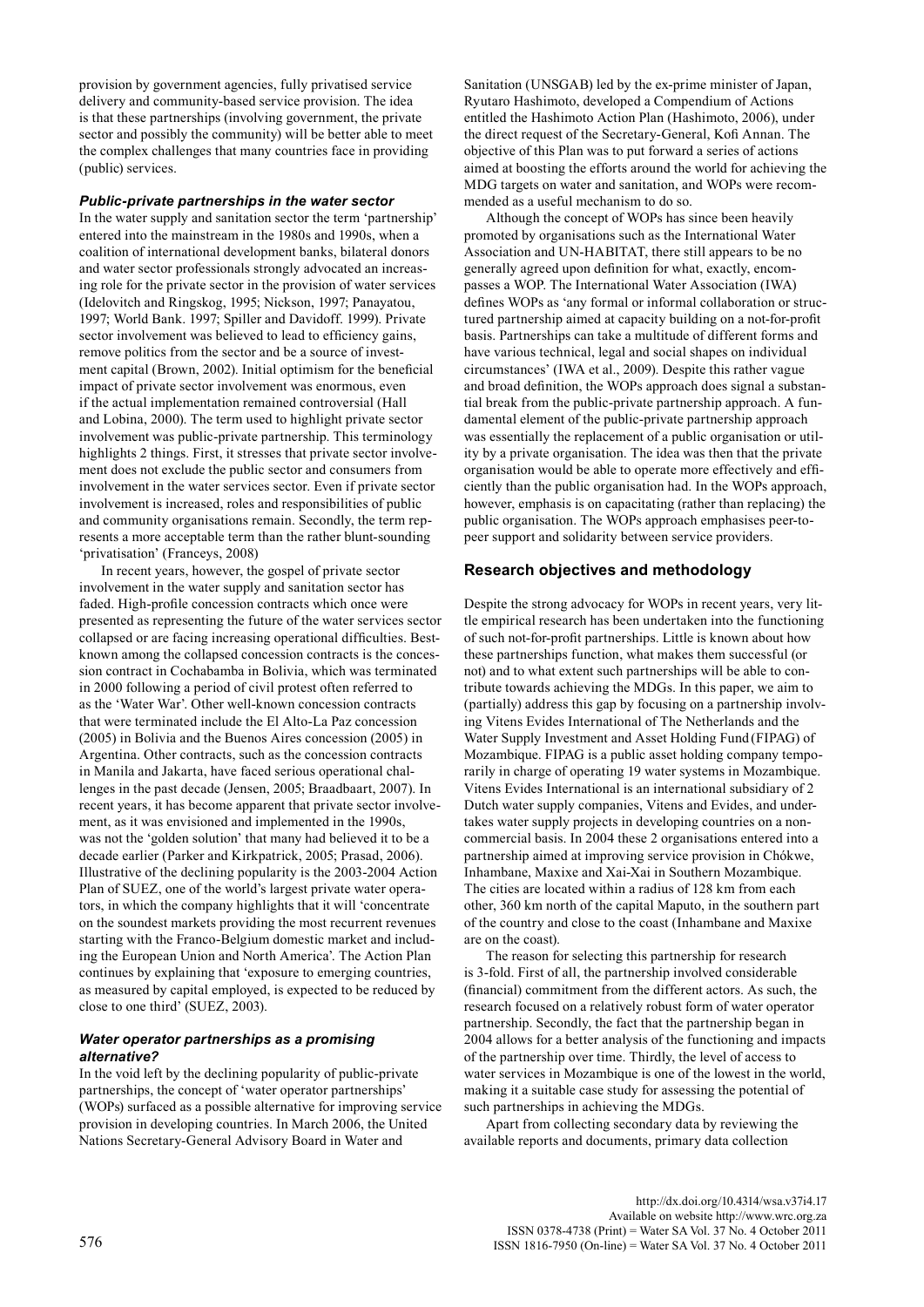| Table 1<br><b>List of interviewees</b> |                                                                  |                                   |  |  |  |  |  |  |
|----------------------------------------|------------------------------------------------------------------|-----------------------------------|--|--|--|--|--|--|
|                                        | Position/Job description                                         | Organisation                      |  |  |  |  |  |  |
| $\mathbf{1}$                           | 4 Cities Project Assistant                                       | <b>CRA</b>                        |  |  |  |  |  |  |
| $\overline{c}$                         | Financial Expert                                                 | Vitens Evides International       |  |  |  |  |  |  |
| $\overline{\mathbf{3}}$                | Electrical Technician/Chief of Production Department             | <b>FIPAG</b>                      |  |  |  |  |  |  |
| $\overline{4}$                         | Analysis and Monitoring Technician/Chief of Consumption Analysis | <b>FIPAG</b>                      |  |  |  |  |  |  |
| 5                                      | Commercial Specialist, Technical Assistance Team                 | FIPAG/Vitens Evides International |  |  |  |  |  |  |
| $\sqrt{6}$                             | Director, FIPAG                                                  | <b>FIPAG</b>                      |  |  |  |  |  |  |
| $\overline{7}$                         | Chief of Distribution Department                                 | <b>FIPAG</b>                      |  |  |  |  |  |  |
| 8                                      | Director, Vitens Evides International                            | Vitens Evides International       |  |  |  |  |  |  |
| 9                                      | <b>Commercial Division</b>                                       | <b>FIPAG</b>                      |  |  |  |  |  |  |
| 10                                     | Human Resources Specialist, Technical Assistance Team            | FIPAG/Vitens Evides International |  |  |  |  |  |  |
| 11                                     | <b>Investment Coordinator of 4 Cities</b>                        | <b>FIPAG</b>                      |  |  |  |  |  |  |
| 12                                     | Financial Specialist, Technical Assistance Team                  | FIPAG/Vitens Evides International |  |  |  |  |  |  |
| 13                                     | Commercial Financial Monitoring Officer                          | <b>CRA</b>                        |  |  |  |  |  |  |
| 14                                     | Resident Manager (1)                                             | Vitens Evides International       |  |  |  |  |  |  |
| 15                                     | Water Expert                                                     | Royal Netherlands Embassy         |  |  |  |  |  |  |
| 16                                     | Investment Manager/Coordinator of 4 Cities                       | <b>FIPAG</b>                      |  |  |  |  |  |  |
| 17                                     | Financial Expert                                                 | Vitens Evides International       |  |  |  |  |  |  |
| 18                                     | Resident Manager (2)                                             | Vitens Evides International       |  |  |  |  |  |  |
| 19                                     | Water and Sanitation Operations Specialist                       | World Bank                        |  |  |  |  |  |  |
| 20                                     | GIS Specialist, Technical Assistance Team                        | FIPAG/Vitens Evides International |  |  |  |  |  |  |

*Note: Job titles represent the position during the 2004-2008 period and may have changed since*

involved fieldwork in Southern Mozambique between July and November 2009. In this period semi-structured interviews were held with representatives of Vitens Evides International. FIPAG staff in the 4 utilities, FIPAG staff at the Head Office in Maputo, representatives of the Water Supply Regulatory Council (CRA), a representative of the Dutch Embassy and a representative of the World Bank. A list of interviewees is presented in Table 1below.

In the next 2 sections, we introduce the water services sector in Mozambique and provide a brief overview of the partnership between Vitens Evides International and FIPAG. Then, a number of salient features regarding this particular partnership are elaborated upon. In the conclusion, we attempt to draw broader lessons from the presented case.

# **Water services in Mozambique**

As mentioned, Mozambique has coverage levels for water and sanitation which are among the lowest in the world. Access to safe water officially reached an average of 39.8 % in 2004 (RNE, 2004). According to UNICEF (2003), Mozambique has one of the highest child mortality rates in the world (246 out of every 1 000 live births), and 13% of these deaths are directly attributed to lack of access to clean water and to poor sanitation.

In order to mitigate this situation the Government enacted the Water Law (Law 16/91) in 1991, which provides the general legal framework for the management, protection, conservation, use, control and monitoring of the water resources (Wolters and Van den Horn, 2008). This law was later followed in 1995 by the enactment of the National Water Policy (Resolution 7/95). The main feature of this policy was the establishment of the principle of privatisation of urban water supply services in an attempt to attract private sector participation (CRA, 2009). The policy calls for financially self-sufficient and decentralised autonomous agencies to operate the provision of water supply

and human assets (Wolters and Van den Horn, 2008). In summary, the policy aims to achieve decentralisation, to have user involvement and the participation of the private sector, with the Government acting as the regulator, coordinator and facilitator. In 1997 the Government, with the help of the World Bank, created the National Program of Water Development I (PNDA I) aimed at restructuring the urban water sector through sector reforms, institutional capacity building, and policy development, all in preparation for private sector participation. A year later the Water Tariff Policy was introduced (Resolution 60/98), which declared water as an economic good and stated that tariffs should be socially equitable and economically efficient to allow for cost-recovery (AfDB, 2002, CRA, 2009). In the same year (1998), the Delegated Management

services, and for these agencies to have management capable of attracting local financial resources to strengthen their physical

Framework (DMF) was created (Decree 72/98), which formed the legal basis for delegating the management and operation of public water supply services though the establishment of management, lease or concession contracts with private companies (Matsinhe et al., 2008). The DMF separated asset management from operations of selected urban systems, and entrusted asset management to a newly-created entity (FIPAG), with the idea that operations would be contracted out to private companies. As part of the DMF the Water Supply Regulatory Council (CRA) was also created. CRA started functioning in 2000; its responsibilities include the regulation of water services and tariffs, protection of consumers and mediation and arbitration between the contracting entity and the operator.

# **The Vitens Evides International-FIPAG partnership**

After the Dutch water company was created following a merger in 2000, Vitens decided to allocate a budget of  $\epsilon$ 1 million per year (0.3% of their annual turnover) for international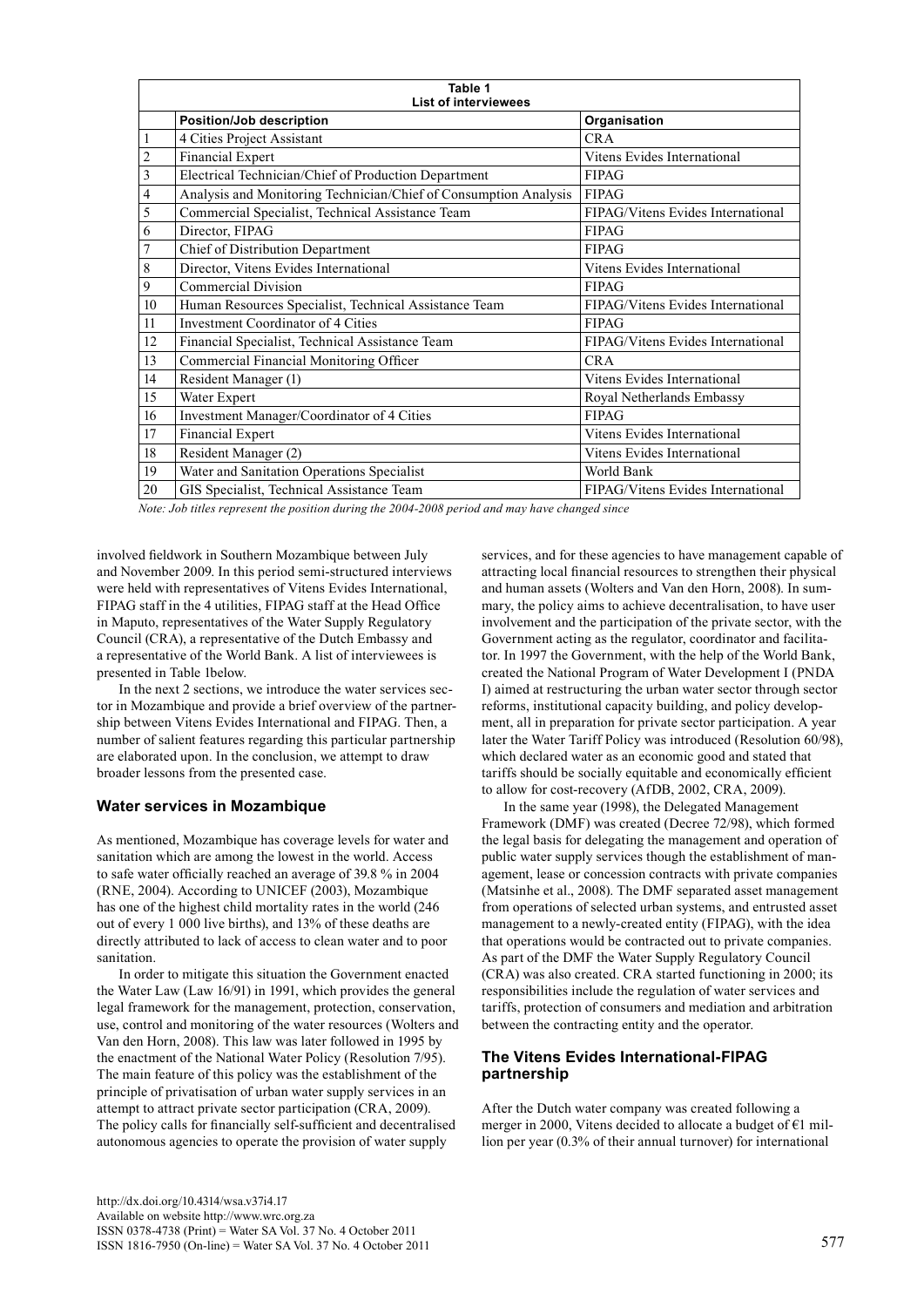development support. After a slight delay, caused by the implementation of the merger, Vitens Evides International (VEI) started its international activities in 2003. In developing a strategy for their international activities, it was decided that the organisation should focus on urban water supply on a non-commercial basis, because that is where specific strengths of the organisation's mother company (Vitens) lay. The non-commercial basis on which VEI operates means that its activities are not geared towards making profits (which would then accrue to the water companies Vitens and Evides). At the same time, VEI does seek to recover the costs above the  $\epsilon$ 1 million per year which it receives from its parent companies. This means that VEI actively seeks funding opportunities from donors, and tenders to develop their projects.

Because water supply is very capital intensive and  $E1$  million a year is not nearly enough to construct infrastructure for urban utilities, it was decided to concentrate on management and improvement of water companies. Apart from the technical focus of the organisation, Vitens Evides International also opted for a geographical focus on Africa. Furthermore, with the intention of avoiding discussions about legitimacy of regimes, they decided to opt for countries receiving Dutch development aid.

Vitens' involvement in the Mozambican water sector dates back to June 2003, when they approached FIPAG through the Royal Netherlands Embassy (RNE) in Maputo. The idea was to help the utilities in the cities of Xai-Xai, Chókwe, Maxixe and Inhambane prepare for a large investment project of the African Development Bank (AfDB). The RNE, which was one of the most active donor entities in the water sector in Mozambique, was afraid that the utilities might not be up to the task of managing the new investments. Consequently FIPAG and Vitens signed a Letter of Intent in July of 2003 which outlined the underlying principles of their cooperation.

## **Technical assistance contract under a management contract framework**

Following the signing of the letter of intent, Vitens Evides International started working with FIPAG in the 4 southern cities. Vitens Evides International offered to do training for the 4 cities and sent a group of experts to assess the situation and draw out a business plan that would describe the nature of the support, the tasks, and the responsibilities. The proposed plan incorporated the idea to mimic a Management Contract as a way to set up targets (performance indicators) for the partnership. The only difference was that the contract would not be legally binding because Vitens Evides International would bear all costs of the partnership. However, it was felt that this 'contract' would nevertheless help to formalise the project and give it some kind of structure. The agreement was that Vitens Evides International would detach 2 permanent staff (one for technical support and the other for resources, billing and collection and customer support). These 2 permanent staff would then be supported by short-term staff, who would attend 2 or 3 times per year for 1 month. The cost for Vitens would be about  $\epsilon$ 350 000 per year, and, since they had  $\epsilon$ 1 million at their disposal, they were able to use considerable funds for purchasing required materials such as spare parts, pumps, etc. The agreement was finally called a Technical Assistance Contract (TAC) and became effective on 1 January 2005 (RNE, 2004).

The end date of the contract was 31 December 2007, but was later extended to 1 July 2008.

## **'Call for ideas' and the establishment of a 'publicprivate partnership'**

In late 2003 the Dutch Ministry for Development Cooperation (DGIS) launched a 'call for ideas' for the creation of publicprivate partnerships between Dutch and foreign companies, as a way to achieve the Netherland's commitment to the MDGs. The chosen partnerships would be granted access to funds from the Dutch Government (through the local Dutch Embassies) in order to implement their ideas. The 'call for ideas' initiative fitted well with Vitens Evides International's ongoing activities in Mozambique. The TAC agreement Vitens Evides International had entered into with FIPAG mimicked a management contract and, as such, linking the TAC to a 'public-private partnership' seemed to be a good opportunity for both parties. A proposal was submitted and eventually selected. DGIS and Vitens Evides International decided that the agreement would be for 3 years (1 July 2005 to 30 June 2008) and that both parties would contribute  $\epsilon$ 1 million each to the partnership.

On 1 July 2005 the 'PPP' between Vitens Evides International, the RNE (on behalf of DGIS) and FIPAG became effective. In legal terms the PPP entailed a Memorandum of Understanding between the 3 parties and a Grant Agreement between the RNE and Vitens. The objective of the PPP was to create sustainable autonomous water companies that would provide safe water services (RNE, 2004). FIPAG's role was to provide the appropriate framework for the establishment of the autonomous utilities, whilst Vitens Evides International was to provide 'skills and competencies of its staff in utility management towards building capacity' for the utilities in the 4 cities (RNE, 2004). This PPP had a very strong focus on achieving autonomy since this was regarded by the participants (Vitens Evides International and FIPAG) as being the best way in which the water utilities could gain a sustainable level of adequate performance. However, even though autonomy was continuously mentioned as the main purpose, capacity development was implicitly considered to be the key component of the partnership, as highlighted in the TAC.

Vitens provided human resources for capacity building and contributed  $E1.4$  million that were used to cover human resources costs, some goods and services, and audit costs. DGIS in turn contributed  $\epsilon$ 1 million through the RNE in Maputo to help cover the costs of the transition period towards autonomy. The contribution of the RNE was not used for compensating Vitens Evides International for their costs. FIPAG also had a contribution to the partnership, of  $\epsilon$ 255,000, which was to be used for training and goods and services.

| Table 2<br>Overview of the financial contributions to the PPP (in $\xi$ ) |              |                                                 |             |              |  |  |  |  |  |  |
|---------------------------------------------------------------------------|--------------|-------------------------------------------------|-------------|--------------|--|--|--|--|--|--|
|                                                                           | <b>FIPAG</b> | <b>Vitens</b><br><b>Evides</b><br>International | <b>DGIS</b> | <b>TOTAL</b> |  |  |  |  |  |  |
| <b>Human resources costs</b>                                              |              | 1 305 182                                       |             | 1 305 182    |  |  |  |  |  |  |
| <b>Goods and services</b>                                                 | 60 000       | 35 000                                          | 625 000     | 720 000      |  |  |  |  |  |  |
| <b>Operational costs</b>                                                  |              |                                                 | 340 000     | 340 000      |  |  |  |  |  |  |
| <b>Training courses</b>                                                   | 195 350      |                                                 | 75 000      | 270 350      |  |  |  |  |  |  |
| <b>Audit costs</b>                                                        |              | 67 500                                          |             | 67 500       |  |  |  |  |  |  |
| Contingencies                                                             |              |                                                 |             |              |  |  |  |  |  |  |
| TOTAL                                                                     | 255 350      | 1 407 682                                       | 1 040 000   | 2 703 032    |  |  |  |  |  |  |
|                                                                           |              |                                                 |             |              |  |  |  |  |  |  |

*Source: RNE (2004)*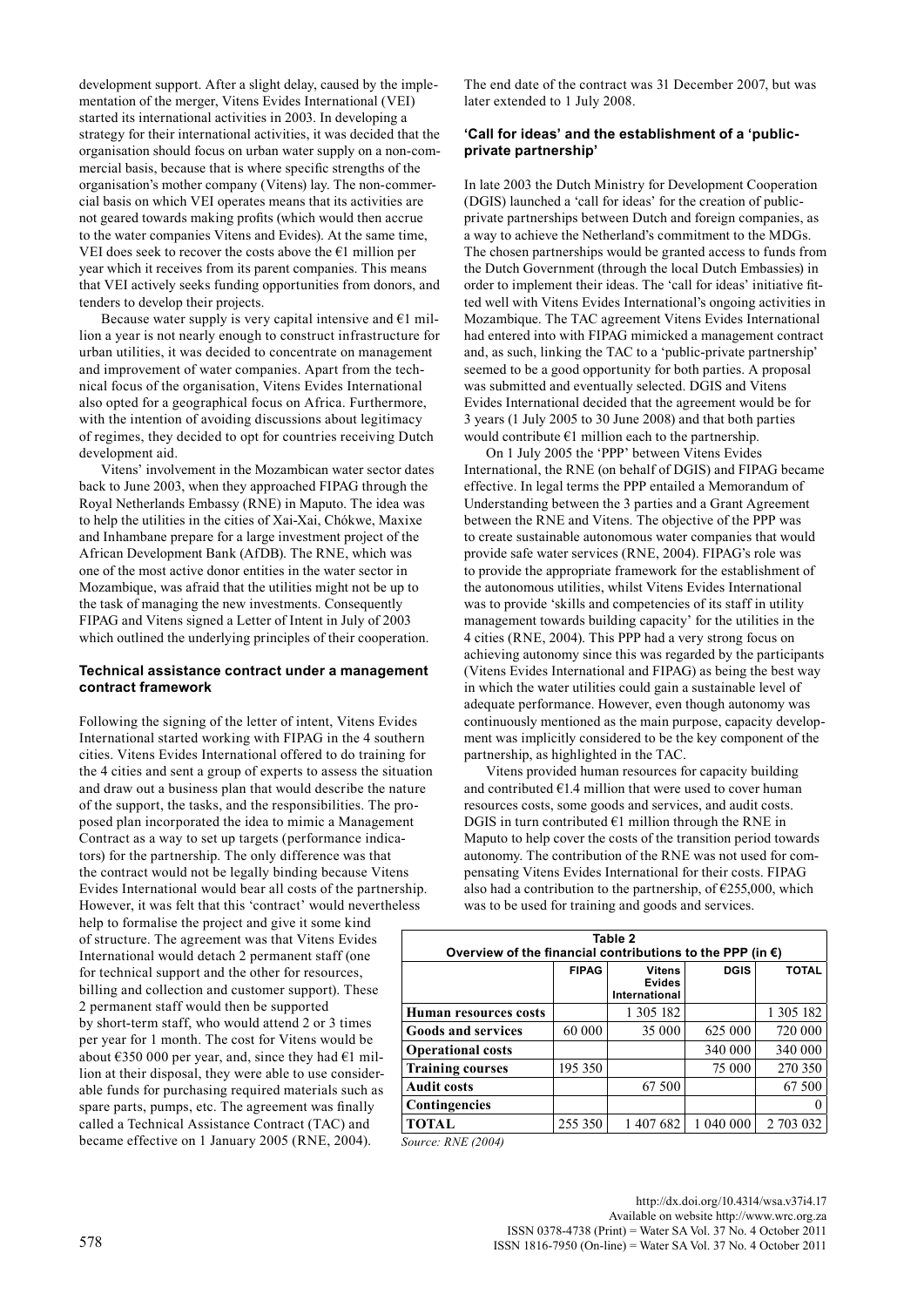Therefore, on July 1, 2005 Vitens Evides International and FIPAG had essentially entered into 2 separate agreements (the TAC and the Memorandum of Understanding which formed the basis of the PPP). It should be emphasised that for Vitens Evides International and FIPAG the main document underlying the partnership was the TAC. The 'PPP' was viewed much more as an opportune way of accessing additional funds to strengthen the technical assistance outlined in the TAC. Vitens Evides International acknowledge that they have used different names when referring to their partnership with FIPAG. They justify this by emphasising that to them it does not matter what name is used as long as they can develop such a partnership and access funds in order to contribute to the development of weaker utilities. However, they do point out the fact that, although Vitens Evides International is a limited liability company, the mother companies (Vitens and Evides) are publicly owned and that Vitens Evides International's support is always on a non-profit basis with social corporate responsibility as their main driver. 'Therefore we prefer to be seen as a public partner instead of private partner and continue working under the so-called "water operator partnership" ' (Van den Horn, 2009).

#### **Activities undertaken as part of the partnership**

The activities undertaken by the partners as part of the partnership can be subdivided into 4 different categories. These are the training of staff, development of plans, programmes and standard operating procedures, provision of basic materials and the planning of investments coming from the loan from African Development Bank. The various activities are described in greater detail below.

The core task of Vitens Evides International was that of capacity building to improve skills, knowledge, and attitudes of staff of the 4 water utilities. The training of staff was undertaken by having staff of the companies Vitens and Evides visit the 4 utilities. More than 55 of such short missions, with a duration of 3 to 4 weeks each, were undertaken. The short-term staff members were assisted in their capacity-building activities by a group of Mozambican young professionals, which formed the Technical Assistance Team (TAT). This team was formed by approximately 7 people, with specialties in commercial, financial, human resources and technical areas. The TAT was hired directly by Vitens Evides International and received direct training from its staff. Their role was to support VEI's staff on their training and monitoring activities and this was the format used during the entire contract.

Apart from the on-the-job training, VEI organised and paid for several formal training sessions and workshops, either instructed by them or by other institutions, and also organised trips in which the staff of FIPAG visited their mother company in The Netherlands as well as several other water utilities around the world (South Africa, Tanzania, The Philippines, Vietnam, etc.). The training provided was targeted at lower positions in the utilities but also at the personnel of the FIPAG Head Office in Maputo. By June 2008 the TAT and Vitens Evides International had managed to train 28% of the staff of Inhambane and Maxixe, 32% of Xai-Xai, and 28% of Chókwe.

The main objective of the elaboration and implementation of improvement plans, programmes and SOPs was to describe what to do and how to do it. These plans and procedures were to contribute to the improvement of the professionalism and performance of the companies in the longer term. By the end of the contract 33 improvement plans/programmes were elaborated.

Material and equipment was required for improving the operation and maintenance (pumps, computers, stock, cars, etc.) and necessary to implement all of the various plans, programmes and SOPs. Some small investments, such as the installation of 120 km of network and the building of 8 new boreholes, were also made with money originating from Vitens Evides International and from the 'Water for Life' programme. The implementation and training of staff to use management information systems (MIS) was also part of this activity. Accounting and commercial software were also implemented.

A key task of Vitens Evides International's activities concerned the coordination with FIPAG Head Office staff regarding construction works, which were financed by the AfDB project. Vitens Evides International helped to identify the needs of the systems by creating a database that included water sources needs, distribution needs, etc. All of the systems that were going to be constructed were analysed to determine if they were adequate for the cities and to avoid any overlap with existing infrastructure.

As the partnership progressed the role of Vitens Evides International changed. At the beginning of the partnership Vitens Evides International assumed a more directive role, in which the focus was on providing operational support. Over time, as the capacity of the utilities increased, Vitens Evides International concentrated its activities more on supporting managerial skills and monitoring. Or, as one of the FIPAG officials explained: 'the companies are not being helped to create plans anymore; they are now being helped to improve the plans. They no longer need to know how to do things, but how to innovate; not how to start, but how to develop. So the objectives are still there but the way and the focus is what has changed' (Mabote, 2009).

#### **Performance improvements**

In the end, the test of success lies in the level of performance that the 4 utilities managed to achieve over the period of the TAC. As Table 3 shows, performance in the 4 utilities showed considerable improvements over the 2004-2008 period. Almost all indicators show improvements. Of particular importance for the MDGs on water supply is service coverage. These showed improvements, which, if continued at the current pace, would achieve the target of halving the population without access to adequate water supply.

Even though the various stakeholders agreed that the goals of the TAC had been achieved, they pointed out the fact that there is still much room for improvements and that this was the reason why FIPAG decided to create a second TAC with Vitens Evides International that will end in 2012.

## *The tariff*

The aim of the WOP with VEI was to create autonomous water utilities. This also means financial autonomy (i.e. operating on the basis of cost-recovery). At the time of conducting this study, this had not been achieved. On the one hand, tariff increases designed to improve levels of cost-recovery were put on hold in 2008 and 2009, in the run up to elections. At the same time, raising the tariff to cost-recovering (including investment costs) is seen as unfeasible. The director of VEI, Jan Hoffer, indicated in 2008 that he considered the idea of full cost-recovery for water utilities in Mozambique to be a myth. Rather, the aim is to try to recover operation and maintenance costs, which, at the time of the fieldwork for this study, not all utilities had managed to do.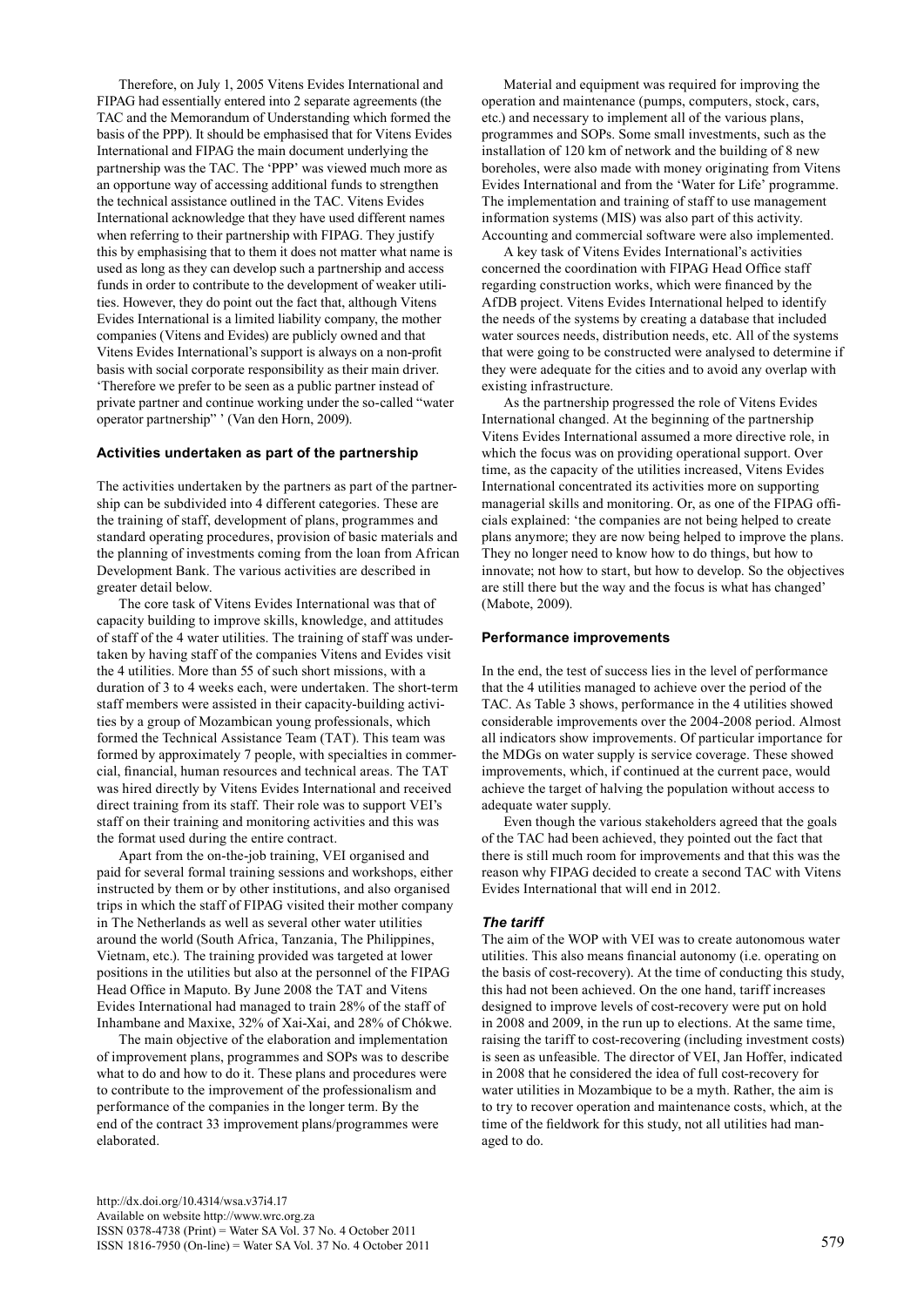| Table 3<br>Selected performance indicators, 2004-2008 |               |                 |              |              |                         |                 |                         |                 |              |  |  |
|-------------------------------------------------------|---------------|-----------------|--------------|--------------|-------------------------|-----------------|-------------------------|-----------------|--------------|--|--|
| Chokwe                                                |               | Inhambane       |              | Maxixe       |                         | Xai Xai         |                         |                 |              |  |  |
| <b>Key Performance</b><br>Indicator                   | Unit          | Dec.<br>2004    | June<br>2008 | Dec.<br>2004 | June<br>2008            | Dec.<br>2004    | June<br>2008            | Dec.<br>2004    | June<br>2008 |  |  |
| Coverage                                              | $\frac{0}{0}$ | < 50            | 60           | < 50         | 65                      | $\leq$ 15       | 45                      | $30$            | 50           |  |  |
| Population served                                     | No.           | 31.600          | 54.100       | 21.300       | 50.300                  | 11.200          | 47.500                  | 35.700          | 58.200       |  |  |
| Water quality                                         |               | Bact.<br>unsafe | Bact, safe   | Bact. safe   | Bact.safe/<br>treatment | Bact.<br>unsafe | Bact.safe/<br>treatment | Bact.<br>unsafe | Bact. safe   |  |  |
| Hours water supply                                    | No.           | $20 - 24$       | 24           | $20 - 24$    | 24                      | $8-10$          | $20 - 24$               | $4-10$          | $16 - 24$    |  |  |
| Unaccounted for<br>Water                              | $\frac{0}{0}$ | >60             | $<$ 35       | >45          | <30                     | >45             | $<$ 30                  | >60             | $<$ 55       |  |  |
| Water metering                                        | $\frac{0}{0}$ | $\leq$ 15       | 80           | $<$ 45       | 75                      | <45             | 90                      | $\leq$ 25       | 80           |  |  |
| Billing/collections<br>Ratio                          | $\frac{0}{0}$ | < 80            | 90           | < 75         | 95                      | < 75            | 85                      | < 75            | 95           |  |  |
| Operational cash<br>flow                              | €             | < 0             | 30,000       | < 0          | 12.000                  | < 0             | 45.000                  | < 0             | 30.000       |  |  |

*Source: Van Haren and Van den Horn (2008)*

## **Discussion: Salient features of the partnership**

In this section we would like to highlight a number of salient issues concerning the partnership. The salient issues concern the importance of investments, the questions of sustainability, the costs involved in financing partnership, the issue of replicability of such a partnership, the impact on autonomy, the role of trust, and finally some challenges encountered during the partnership.

## **The importance of investment funds**

Based on the content of the interviews, the strength in the partnership lay in the combination of having access to investment funds (through the AfDB) and the capacity building activities undertaken by Vitens Evides International. Although the contribution of Vitens Evides International is acknowledged by the various actors involved in the partnership, it is the combination with the additional investment that resulted in the performance improvements witnessed. Without these investments, the performance improvements would have been much less spectacular. In the words of a FIPAG staff member 'Partnerships must always be accompanied by some kind of investment in order to be successful'.

# **Questions of sustainability**

As the partnership progresses, it appears to become a victim of its own success. The capacity building activities have led to a group of relatively well-trained staff. This has also been recognised by FIPAG, which sees the staff of these 4 utilities as having more experience than other staff. As a result, FIPAG have reallocated staff from the 4 utilities to other water utilities under the control of FIPAG in Mozambique, with the aim of improving performance of these utilities. During the later stages of the partnership, in particular, many transfers of staff occurred, specifically involving people that had already been trained and who were performing well.

The consequence of this has been that the capacity of the 4 utilities has become somewhat weakened, or, as expressed by a representative of the Dutch Embassy: 'The true question is if they will be able to do it on their own? This is why I insist

Vitens Evides International should stay longer. The big catastrophic issue in development is sustainability; we still think of projects of 1 or 2 years. You still have to keep an eye and give the crucial support even in later stages; you still need to keep an eye even if very limited. But this issue is very difficult to talk about to development agencies; they want short projects with quick gains'.

#### **The costs involved**

Although the performance improvements of the 4 utilities are clear, one can raise a question regarding the costs involved in this particular partnership and particularly if similar benefits could not have been achieved at less costs. Regarding this question the opinions of the various actors involved in the partnership differ somewhat. Quite a few respondents believed that it could be possible to follow a similar approach using local consulting firms, and that their knowledge would be up to the task. The question was, however, if this would actually lead to fewer costs. As a respondent from FIPAG explained: 'moneywise it is maybe better to have Vitens Evides International because in Mozambique you would have to hire a consultant company and they are very expensive' (De Sousa, 2009).

A staff member of Vitens Evides International argued that 'of course you could do it cheaper and I'm sure there are a lot of qualified people that could do the same that we do and we should not pretend we are better or worse than local people who could also do this. But we run a very good water company so we know what we are talking about' (Kamstra, 2009). Finally, some respondents pointed out that Vitens Evides International used Dutch staff with heavy reliance on the local (Mozambican) TAT. In their mind this helped decrease the costs without losing expertise.

## **Questions of replicability**

Perhaps the most intriguing question about the partnership is the question of how replicable it is for other countries or with other partners. Based on the development of the partnership, it would seem that replicability (on a wide scale) is highly unlikely. First of all, Vitens Evides International invested considerable funds (more than  $E$ 2.3 million) in this partnership at the start of the TAC and during the period of the partnership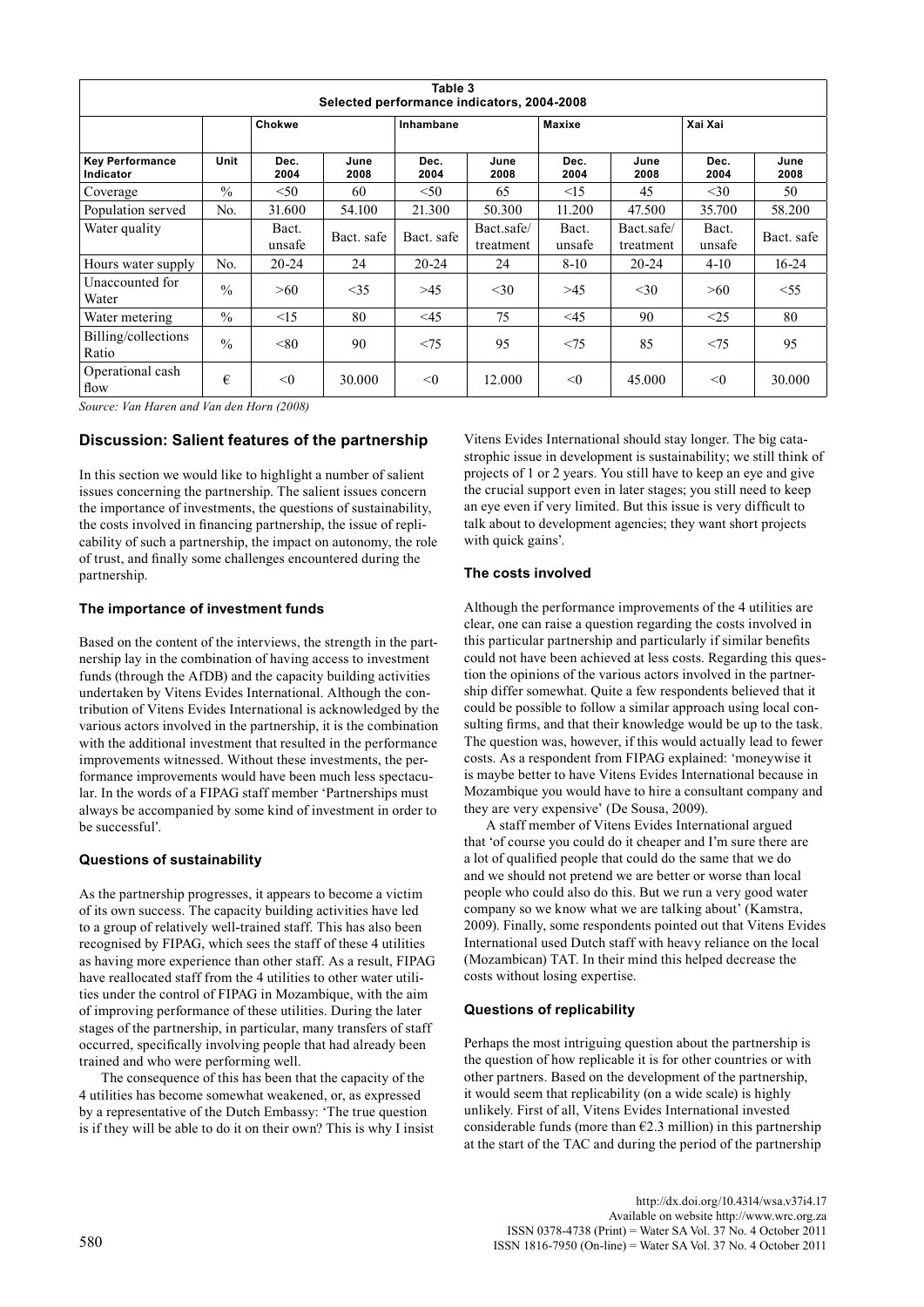operated under a 'PPP' contract. These investments were later viewed as a strong basis for the eventual trust between FIPAG and VEI. The investments came from contributions from the mother companies Vitens and Evides, as well as from the 'Water for Life' fund to which customers of these utilities can donate money. The question is, of course, how many public utilities are able to undertake such investments from their own funds as part of a water operator partnership? Secondly, the partnership benefited from 2 external financiers. Vitens Evides International very pragmatically made use of the 'call for ideas' for PPPs by the Dutch Ministry for Development Corporation to develop a 'PPP' based on the existing TAC. At the same time, the loan for investment by the African Development Bank also played an important role in the performance improvements that the partnership was able to achieve. It is unlikely that similar (external) funding opportunities will frequently exist. Thirdly, Vitens Evides International, at an early stage, committed itself to a long-term partnership, essentially stating that it would remain involved for a large number of years. The question is if many organisations would be willing to make such a commitment at such an early stage. Fourthly, the size and situation of the utilities at the start of the partnership made for a highly suitable partnership. The utilities are relatively small (serving between 50 000 and 60 000 people), which meant that an outside party like Vitens Evides International could have a considerable impact on the utility. A similar partnership with a utility operating at a much larger scale would likely have less impact (or the partnership would have to address specific issues, such as 'unaccounted-for-water' rather than target overall performance of the utility). Moreover, the utilities were at a very poor level of performance. The first steps in turning around performance are usually the easiest. As a result, the partnership could make large improvements in the functioning of the utilities relatively quickly.

# **The impact on autonomy**

The PPP proposal developed by Vitens Evides International and the Dutch Ministry of Development Cooperation highlights the objective for establishing autonomous water utilities. Based on the field interviews, however, the impact of the partnership on the level of autonomy is not clear-cut. This is partly due to the fact that the concept of autonomy has different dimensions. The level of autonomy depends both on the level of decision-making competencies of the organisation (managerial autonomy and policy autonomy) and the exemption of constraints on the actual use of these competencies (structural autonomy, financial autonomy, legal autonomy and interventional autonomy) (Verhoest et al., 2004). In the 4 utilities it appears that the level of autonomy, in terms of the level of decision-making competencies, was not impacted strongly by the partnership. At the beginning of the partnership the utilities already had considerable decision-making competencies (both managerial and policy autonomy). What was lacking, however, was the capacity to actually implement decisions that the utility could make. If anything, the development of plans and standard operating procedures has limited the discretionary powers of management in the utility. Also, in terms of interventional autonomy, the utility has become less autonomous over the time of the partnership. The introduction of key performance indicators to measure performance and to hold the utilities accountable has limited the autonomy of the utilities. What has greatly improved is the level of financial autonomy as the utilities have become better able to finance their operations and maintenance from revenues

generated by the utilities themselves. Other dimensions of autonomy, such as structural and legal autonomy, do not appear to have been influenced much by the partnership. To some extent, the finding that the level of autonomy of the utilities has not been impacted much (or may even have declined) can be linked to the way in which autonomy is defined. It appears that for Vitens Evides International the concept of autonomy revolves strongly around the concept of organisational capacity (and the ability to actually use the decision-making competencies that the utility has). This was then also the dimension that most of their activities targeted.

# **The issue of trust**

Another interesting aspect of the partnership was the role of trust between the different parties involved. Although all parties agree that trust is important, the degree of importance attributed to trust differs between the partners. In particular Vitens Evides International appeared to place a lot of emphasis on creating trust between the partners. They consider trust to be the most important factor in such a partnership. The perspective of Vitens Evides International is also reflected in the TAC that was developed with FIPAG. The TAC was developed to be relatively flexible, allowing Vitens Evides International to adapt is focus in the partnership depending on developments within the utilities. Such a flexible arrangement can only work if there is a degree of trust between the partners involved, as such flexibility could also lead one of the partners to shirk their responsibilities.

For the Mozambican partners, it is difficult to reach a general conclusion on the importance of trust. On the one hand, a few respondents (from within the utilities) indicated that the issue of trust was important, but less so than for Vitens Evides International. The flexibility of the TAC was useful, but at the same time a source of frustration, as some FIPAG staff felt that the responsibilities of the partners were not clearly stipulated. After all, in the end the staff of FIPAG in the 4 utilities and the Head Office were responsible for the performance of the utilities and not Vitens Evides International. At the same time, at the FIPAG Head Office the issue of trust was considered critical. In fact they found that instead of the contract being leading for the partnership, the partnership was governed by 'trust'.

The most crucial moment in which the issue of trust played an important role was at the start of the partnership. As mentioned, the Delegated Management Framework had been designed to allow for private sector involvement in the Mozambican water supply and sanitation sector. Not surprisingly, the initial offer of Vitens Evides International to engage in a partnership to assist the utilities was met with considerable suspicion. The suspicion was mainly anchored in the possibility that Vitens Evides International may have been out to act as private operator within the Delegated Management Framework. What lessened the fears of privatisation was the fact that the initial phase of the partnership was fully financed by Vitens Evides International. In addition, Vitens Evides International spent a lot of time and effort trying to convince everyone of their intentions.

## **Challenges faced during the partnership**

Although the partnership has lead to substantial performance improvements, the partnership also had its share of challenges. These challenges vary from cultural barriers to language barriers, and from the functioning of the Technical Assistance Team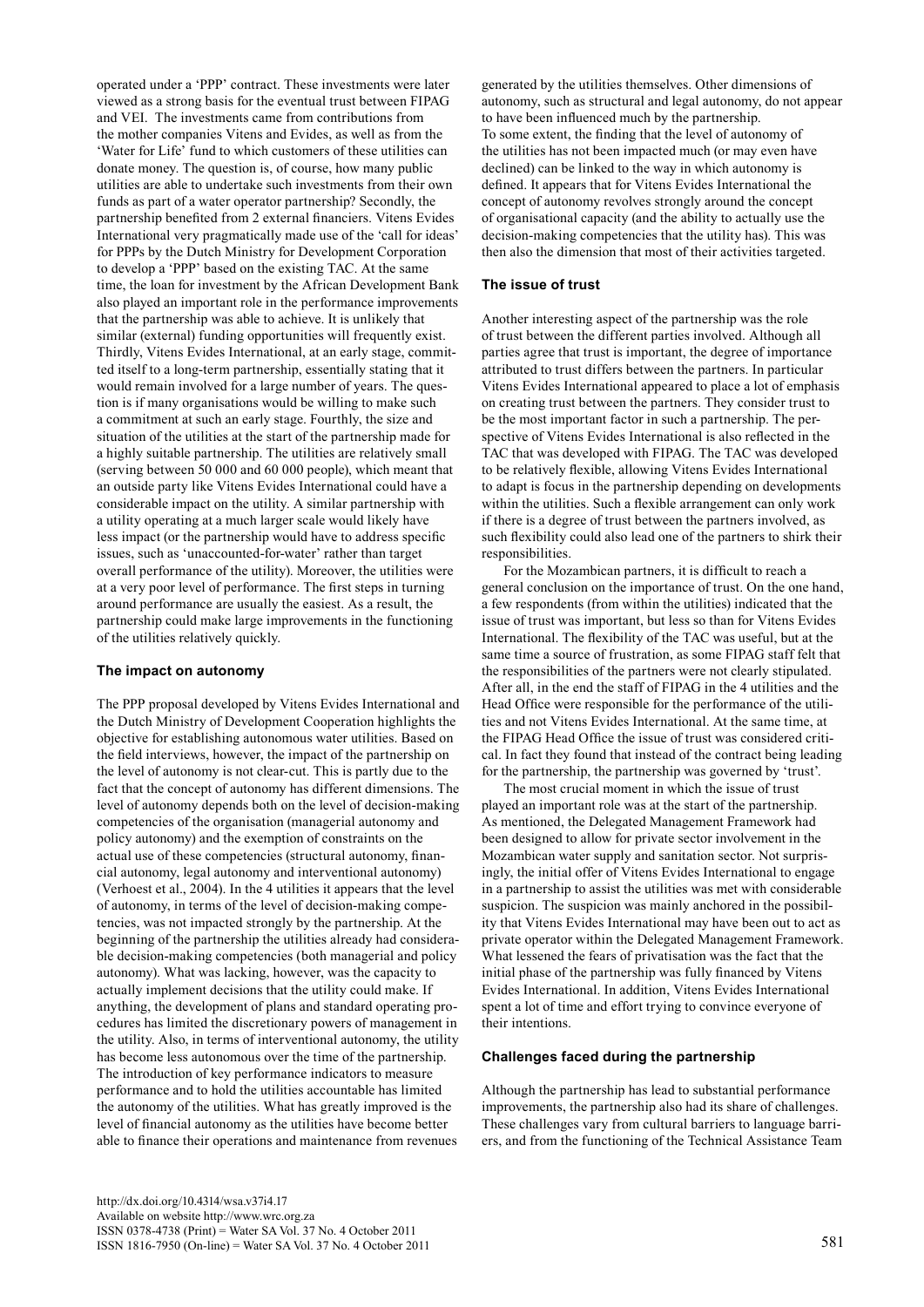to different ideas about how the utility should be run.

The idea behind the Technical Assistance Team was that they would be present all of the time, knew the local culture and working environment and were also cheaper than flying in a staff member of Vitens or Evides. At the same time, the TAT had its problems. Because they were being paid directly by Vitens Evides International, the TAT was not seen as being part of FIPAG. Moreover, Vitens Evides International had opted for selecting relatively young professionals for the TAT as these professionals were likely to have a more open mind towards being trained and to developing a more commercial attitude towards running a water utility. For some employees of the utilities, this was difficult to accept. As one of the utility employees noted: 'they were called specialists, but they were just coming out of University. Some of them didn't even have a degree, but yet they were 'helping' people with more experience do their job' (De Sousa, 2009).

Other difficulties occurred with respect to the implementation of the standard operating procedures. These procedures created quite some resistance amongst the employees. As explained by a FIPAG employee: 'Some people were just used to working by heart and following their guts and not on following procedures' (De Sousa, 2009). Also, some employees in the utilities started feeling more confident about undertaking their tasks to the extent that they felt they could do without support from Vitens Evides International. For some this led to feelings of resistance towards the activities undertaken by Vitens Evides International.

Although the list of challenges could be expanded with additional examples, it is likely that many of such challenges are not specific to a water operator partnership, but rather apply to multi-cultural development projects in general.

# **Conclusion**

Based on the key performance indicators and the interviews conducted during fieldwork, the water operator partnership between Vitens Evides International and FIPAG for 4 cities in southern Mozambique has been a success. Indeed, the pragmatic approach taken by Vitens Evides International in this partnership should receive the credit it deserves. The fact that the organisation committed itself early (and for a longer period of time) to the partnership, invested substantially in the partnership and made the most of (external) opportunities all contributed to this partnership. Moreover, despite a few challenges, the strategy adopted (with many short-term missions supported by the Technical Assistance Team and a Resident Manager) seemed to have been very successful.

At the same time, the success of the partnership in Mozambique does not necessarily mean that water operator partnerships are the main vehicle for achieving the MDGs on water supply in Mozambique. Three important issues, in this respect, can be highlighted. First, as mentioned in the introduction, the challenges for achieving the MDG targets are of a financial, institutional (including organisational capacity) and technological nature. The WOP only addressed part of these challenges (particularly those related to organisational capacity). If the other dimensions are not addressed, the impact of the WOP is unlikely to be very large. Secondly, a question regarding the sustainability of this particular partnership remains. Given the frequent transfers of staff from the 4 southern utilities to other utilities in Mozambique, the question arises as to what the impact will be on the performance of the southern utilities in the near future? Thirdly, the question arises as to how replicable this 'model' is? Based on the evidence that we gathered, we would be inclined to suggest that 'the model' may not be very replicable. Very few (public) utilities in this world will be willing and able to invest their own funds in such a partnership. Even fewer utilities would be willing to engage in a long-term commitment at a relatively early stage in the partnership. Moreover, it is not a frequent occurrence that external financing (to support the partnership and investments) is available to the extent that it was. Finally, Vitens Evides International largely happened upon its Mozambican partner by chance. It turned out to be an excellent partner. But it is likely that such 'chances' are few and far between.

## **References**

- AFDB (AFRICAN DEVELOPMENT BANK) (2002) Urban Water Supply and Sanitation - AfDB Loan Proposal, Appraisal Report African Development Bank.
- BOURGUIGNON F, BENASSY-QUERE A, DERCON S, ESTACHE A, GUNNING JW, KANBUR R, KLASEN S, MAXWELL S, PLATTEAU J and SPADARO A (2008) Millenium Development Goals at midpoint: Where do we stand and where do we need to go? URL: [http://ec.europa.eu/development/icenter/repository/mdg\\_](http://ec.europa.eu/development/icenter/repository/mdg_paper_final_20080916_en.pdf) [paper\\_final\\_20080916\\_en.pdf](http://ec.europa.eu/development/icenter/repository/mdg_paper_final_20080916_en.pdf) (Accessed 16 August 2010).
- BRAADBAART O (2007) Privatizing water: The Jakarta concession and the limits of contract. In: Boomgaard P (ed.) *A World of Water: Rain, Rivers and Seas in Southeast Asian Histories*. KITLV Press, Leiden.
- BROWN A (2002) Confusing means and ends: framework of restructuring, not privatization matters most. *Int. J. Regul. Gov.* **1 (**2) 115-128.
- BROWN C and HOLCOMBE A (2004) In pursuit of the Millennium Development Goals in water and sanitation. *Water Polic.* **6** 263-266.
- CRA (2009) The Delegated Management Framework. URL: http:// www.cra.org.mz. (Accessed November 20, 2009).
- DE SOUSA L (2009) Personal communication with Luis De Sousa, 1 September 2009. Director of FRS (incorporating Chókwe, Inhambane, Maxixe and Xai-Xai), FIPAG, PO Box 91, Av. Filipe Samuel Magaia, Nº 1291 R/C, Maputo, Mozambique.
- FOSTER V (1996) *Policy Issues for the Water and Sanitation Sectors.* IDB, Washington D.C.
- FRANCEYS R (2008) GATS, 'privatization' and institutional development for urban water provision: future postponed? *Prog. Dev. Stud.* **8** (1) 45-58.
- HALL D and LOBINA E (2000) Public sector alternatives to water supply and sewerage privatization: case studies. *Int. J. Water Resour. Dev.* **16** (1) 35-55.
- HASHIMOTO R (2006) Hashimoto Action Plan Compendium of Actions. United Nations Secretary-General's Advisory Board on Water and Sanitation.
- IDELOVITCH E and RINGSKOG K (1995) *Private Sector Participation in Water Supply and Sanitation in Latin America*. World Bank, Washington D.C.
- IWA, GWOPA and VEI (INTERNATIONAL WATER ASSOCIA-TION, GLOBAL WATER OPERATOR PARTNERSHIPS ALLIANCE SECRETARIAT AT UN-HABITAT, WITH VITENS-EVIDES INTERNATIONAL) (2009) Water Operators Partnerships - Building WOPs for Sustainable Development in Water and Sanitation. International Water Association, Global Water Operator Partnerships Alliance Secretariat at Un-Habitat, in collaboration with Vitens-Evides International.
- JENSEN O (2005) Troubled partnerships: problems on coping strategies in Jakarta's water concessions. Paper presented at the *4th Conference on Applied Infrastructure Research,* 8 October 2005, Berlin. URL: [http://www.infraday.tu-berlin.de/fileadmin/](http://www.infraday.tu-berlin.de/fileadmin/documents/infraday/2005/papers/jensen_Troubled_Partnerships_Problems.pdf) documents/infraday/2005/papers/jensen\_Troubled\_Partnerships [Problems.pdf](http://www.infraday.tu-berlin.de/fileadmin/documents/infraday/2005/papers/jensen_Troubled_Partnerships_Problems.pdf) (Accessed 19 August 2008).
- KAMSTRA C (2009) Personal communication with Carl Kamstra, 18 August 2009. Financial Expert, Vitens Evides International,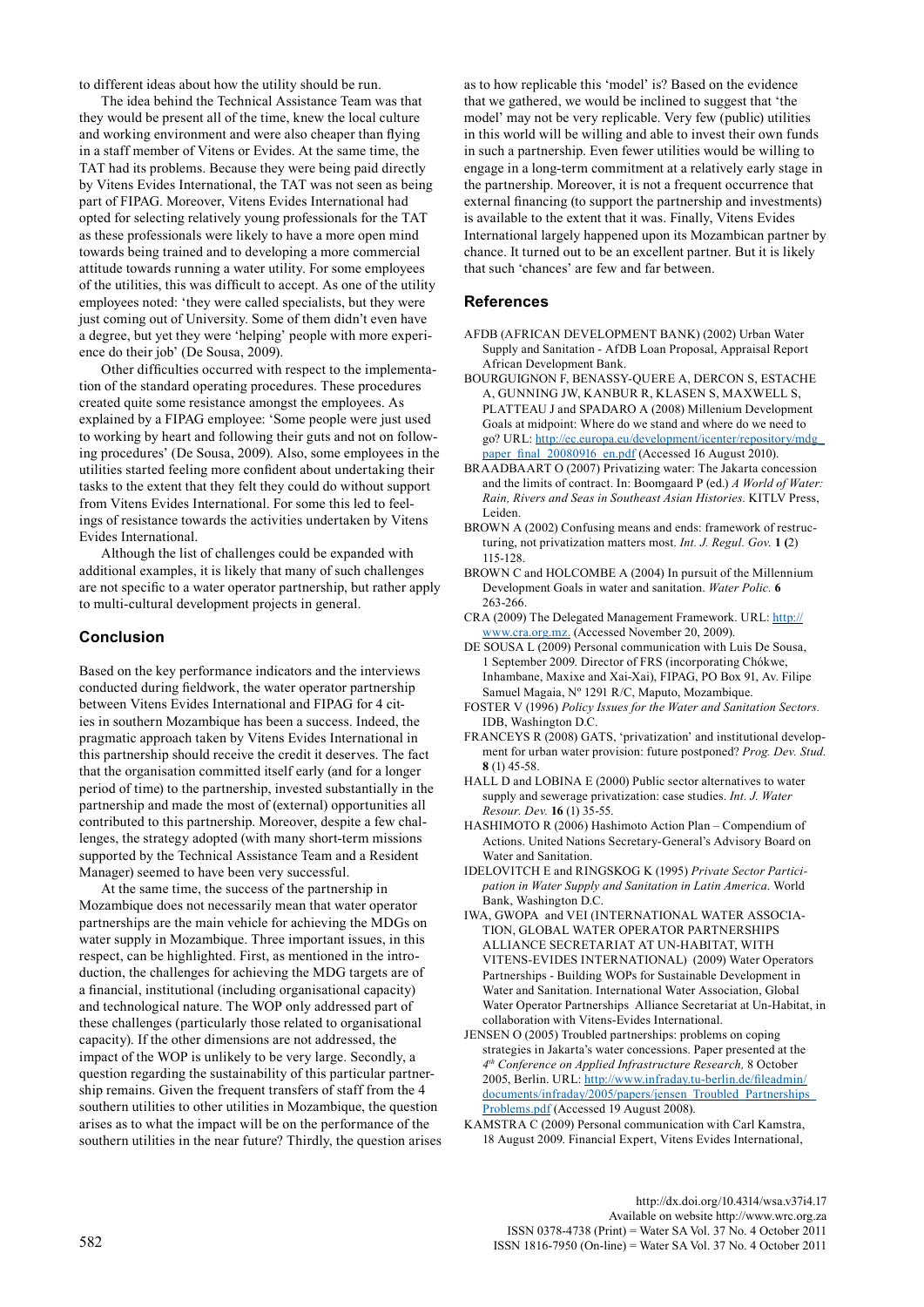Reactorweg 47, 3542 AD Utrecht, The Netherlands.

KLIJN E and KOPPENJAN J (2000) Public management and policy networks: foundations of a network approach to governance*. Public Manage. Rev.* **2** (2) 135-158.

KOLK A, VAN TULDER R and KOSTWINDER E (2008) Business and partnerships for development. *Eur. Manage. J.* **26** 262-273.

MABOTE A (2009) Personal communication with Angelo Mabote, 11 September 2009. Manager: Investments and Coordinator for Chókwe, Inhambane, Maxixe and Xai-Xai, FIPAG, PO Box 91, Av. Filipe Samuel Magaia, Nº 1291 R/C, Maputo, Mozambique.

MARA D and ALABASTER G (2008) A new paradigm for low-cost urban water supplies and sanitation in developing countries. *Water Polic.* **10** 119-129.

MARA D, DRANGERT J, ANH NV, TONDERSKI A, GULYAS H and TONDERSKI K (2007) Selection of sustainable sanitation arrangements. *Water Polic.* **9** 305-318.

- MATSINHE NP, JUÍZO D, MACHEVE B and DOS SANTOS C (2008) Regulation of formal and informal water service providers in peri-urban areas of Maputo, Mozambique. *Phys. Chem. Earth* **33** 841-849.
- METHA M, FUGELSNES T and VIRJEE K (2005) Financing the Millennium Development Goals for water and sanitation: What will it take? *Int. J. Water Resour. Dev.* **21** (2) 239-252.
- MWANZA D (2004) African public utilities not performing efficiently*.* Paper presented at the *12th Union for African Water Suppliers Congress*, 16 to19 February 2004, Accra, Ghana.
- MWANZA D (2005) Promoting good governance through regulatory frameworks in African water utilities. *Water Sci. Technol.* **51** (8) 71-79.

NICKSON A (1997) The public-private mix in urban water supply. *Int. Rev. Admin. Sci.* **63** 165-186.

OECD (ORGANISATION FOR ECONOMIC CO-OPERATION AND DEVELOPMENT) (2006) *Evaluating the Effectiveness and Efficiency of Partnerships involving Governments from OECD Member Countries*, ENV/EPOC(2006)15/FINAL. URL: [http://](http://www.olis.oecd.org/olis/2006doc.nsf/LinkTo/NT000097BA/$FILE/JT03243465.PDF) [www.olis.oecd.org/olis/2006doc.nsf/LinkTo/NT000097BA/\\$FILE/](http://www.olis.oecd.org/olis/2006doc.nsf/LinkTo/NT000097BA/$FILE/JT03243465.PDF) [JT03243465.PDF](http://www.olis.oecd.org/olis/2006doc.nsf/LinkTo/NT000097BA/$FILE/JT03243465.PDF) (Accessed 20 October 2008).

PANAYOTOU T (1997) The role of the private sector in sustainable infrastructure development. In: Gomez-Echeverri, L (ed.) *Bridges to Sustainability: Business and Government Working Together for a Better Environment.* Yale School of Forestry and Environmental Studies Bulletin Series 101. Yale University, New Haven.

PARKER D and KIRKPATRICK C (2005) Privatisation in developing countries: a review of the evidence and the policy lessons. *J. Dev. Stud.* **41** (4) 513-541.

PRASAD N (2006) Privatisation results: private sector participation in water services after 15 years. *Dev. Polic. Rev.* **24** (6) 669-692.

- PROVAN K and BRINTON MILWARD H (2001) Do networks really work? A framework for evaluating public-sector organisational networks. *Public Admin. Rev.* **61** (4) 414-423.
- RNE (ROYAL NETHERLANDS EMBASSY) (2004) Activity Appraisal Document for PPP Vitens-FIPAG. Royal Netherlands Embassy Maputo.

SPILLER P and SAVEDOFF W (eds.) (1999) *Spilled Water: Institutional Commitment in the Provision of Water Services*. Inter-American Development Bank, Washington D.C.

SUEZ (2003) SUEZ Introduces its 2003-2004 Action Plan: Refocus, Reduce Debt, Increase Profitability. Press release, January 9 SUEZ, Paris.

- TEISMAN G and KLIJN E (2003) Partnership arrangements: governmental rhetoric or governance scheme? *Public Admin. Rev.* **62** (2) 197-205.
- UNICEF (2003) Mozambique: 55 children perish daily from unsafe water. URL: http://www.unicef.org/media/media\_10219.html (Accessed 20 November 2009).
- VAN DEN HORN P (2009) Personal communication with Peter Van Den Horn, 9 October 2009. Former Country Director in Mozambique, Vitens Evides International, Reactorweg 47, 3542 AD Utrecht, The Netherlands.
- VAN HAREN A and VAN DEN HORN P (2008) Public-private partnership water supply in Choke, Inhambane, Maxixe and Xai-Xai (Mozambique): Activities report and financial statement Jan 2005 - Jun 2008. FIPAG/VEI.
- WHO/UNICEF JOINT MONITORING PROGRAMME FOR WATER SUPPLY AND SANITATION (2008) *Water for Life: Making it Happen*. World Health Organisation and United Nations Children's Fund, Geneva and New York.
- WOLTERS H and VAN DER HORN P (2008) Water Supply in Choke, Inhambane, Maxixe and Xai-Xai (Mozambique), Strategic Paper, VEI.
- WORLD BANK (1997) *Toolkits for Private Participation in Water and Sanitation.* World Bank, Washington D.C.
- WORLD BANK (1994) *World Development Report 1994: Infrastructure for Development*, World Bank, Washington D.C.